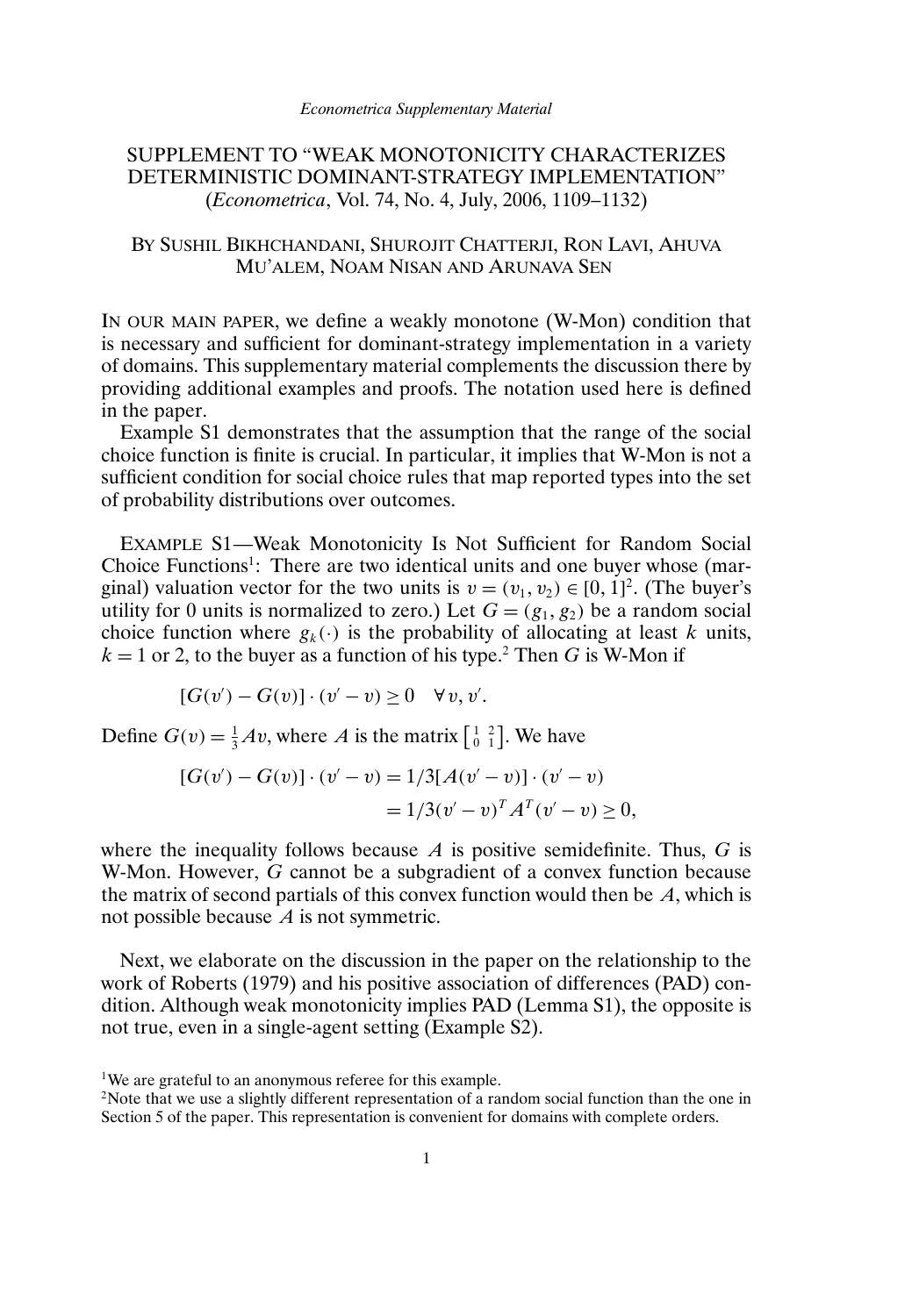### 2 S. BIKHCHANDANI ET AL.

LEMMA S1: *Weak monotonicity implies PAD*.

PROOF: Fix any  $V, V' \in D$ . Suppose that  $f(v) = a^*$  and that the hypothesis of the PAD condition in (13) of the paper is satisfied. That is,  $V'(a^*) - V(a^*) > V'(a) - V(a)$  for all  $a \in A \setminus \{a^*\}$ . Let  $V^0 = V$  and  $V^i = V$  $(V'_1, V'_2, \ldots, V'_i, V_{i+1}, \ldots, V_n), i = 1, 2, \ldots, n$ . By repeated application of weak monotonicity,  $f(V^0) = a^*$  implies  $f(V^1) = a^*$ , which in turn implies  $f(V^2) = a^*$ and so on. Thus,  $f(V') = f(V^n) = a^*$ . *Q.E.D.* 

EXAMPLE S2—PAD Does Not Imply Weak Monotonicity even in a Single-Agent Model: There are three identical units of the object and one buyer. The marginal utility for the kth unit is  $v_k$ ,  $k = 1, 2, 3$ . The mechanism  $f(v)$  is defined as

(S1) 
$$
f(v_1, v_2, v_3) = \begin{cases} 0, & \text{if and only if } v_1 = 0 \text{ and } v_3 = 0, \\ 3, & \text{otherwise.} \end{cases}
$$

Thus, the buyer either gets nothing or he gets all three units. Furthermore,  $0 \le v_k \le 1, k = 1, 2, 3$ ; that is, bounded-domain assumption A is satisfied.

Take any v such that  $f(v) = 3$ . Let v' be such that v' and v satisfy the hypothesis of the PAD condition (see (13) in the paper). This hypothesis (with  $a = 2$  units) implies that  $v'_3 > v_3 > 0$ . Hence  $f(v'_3) = 3$  by (S1). This satisfies the restriction imposed by PAD.

Next, take any v such that  $f(v) = 0$ . Thus  $v_1 = 0$ . For  $a = 1$  unit in the hypothesis in the PAD inequality, it is impossible that there exists  $v'$  such that  $v_1' < v_1 = 0$ . Thus, no v' satisfies this hypothesis and PAD imposes no restriction whenever  $f(v) = 0$ . Hence f satisfies PAD.

To see that f is not W-Mon, note that  $f(0, 1, 0) = 0$  and  $f(0.01, 0, 0) = 3$ . This violates weak monotonicity because  $0.01 + 0 + 0 \ge 0 + 1 + 0$ . Theorem 2 implies, and we also verify directly, that  $f$  is not truth-telling.

Suppose, to the contrary, that there exist prices  $p_0$  and  $p_3$  that induce truthtelling. Clearly,  $p_3 \ge p_0$ . Because  $f(0, 0, 0) = 0$  and  $f(\epsilon, 0, 0) = 3$  for any  $\epsilon > 0$ , it must be that  $p_3 - p_0 \le \epsilon$ ,  $\forall \epsilon > 0$ . Thus,  $p_3 \le p_0$  and hence  $p_3 = p_0$ . However, then all types  $v = (0, v_2, 0), v_2 > 0$ , would want to deviate and misreport their type so as to get 3 instead of 0 units. Contradiction.

Example 1 in the paper shows that weak monotonicity is not sufficient when the domain of types is finite. One might ask whether a strengthening of weak monotonicity characterizes incentive compatibility on finite domains. We give below two natural candidates for a stronger condition and an example that shows that neither condition is necessary.

A social choice function f satisfies *strong PAD* if for any  $V, V'$ , if  $f(V) = a$ and  $V_i'(a) - V_i(a) \ge V_i'(b) - V_i(b)$ ,  $\forall b \in A, i = 1, 2, ..., n$ , then  $f(V') = a$ .

A social choice function f satisfies *generalized weak monotonicity* if for any V, V', if  $f(V) = a$  and  $\hat{f}(V') = b$ , then there exists an agent i such that  $V'_{i}(b) - V_{i}(b) \geq V'_{i}(a) - V_{i}(a).$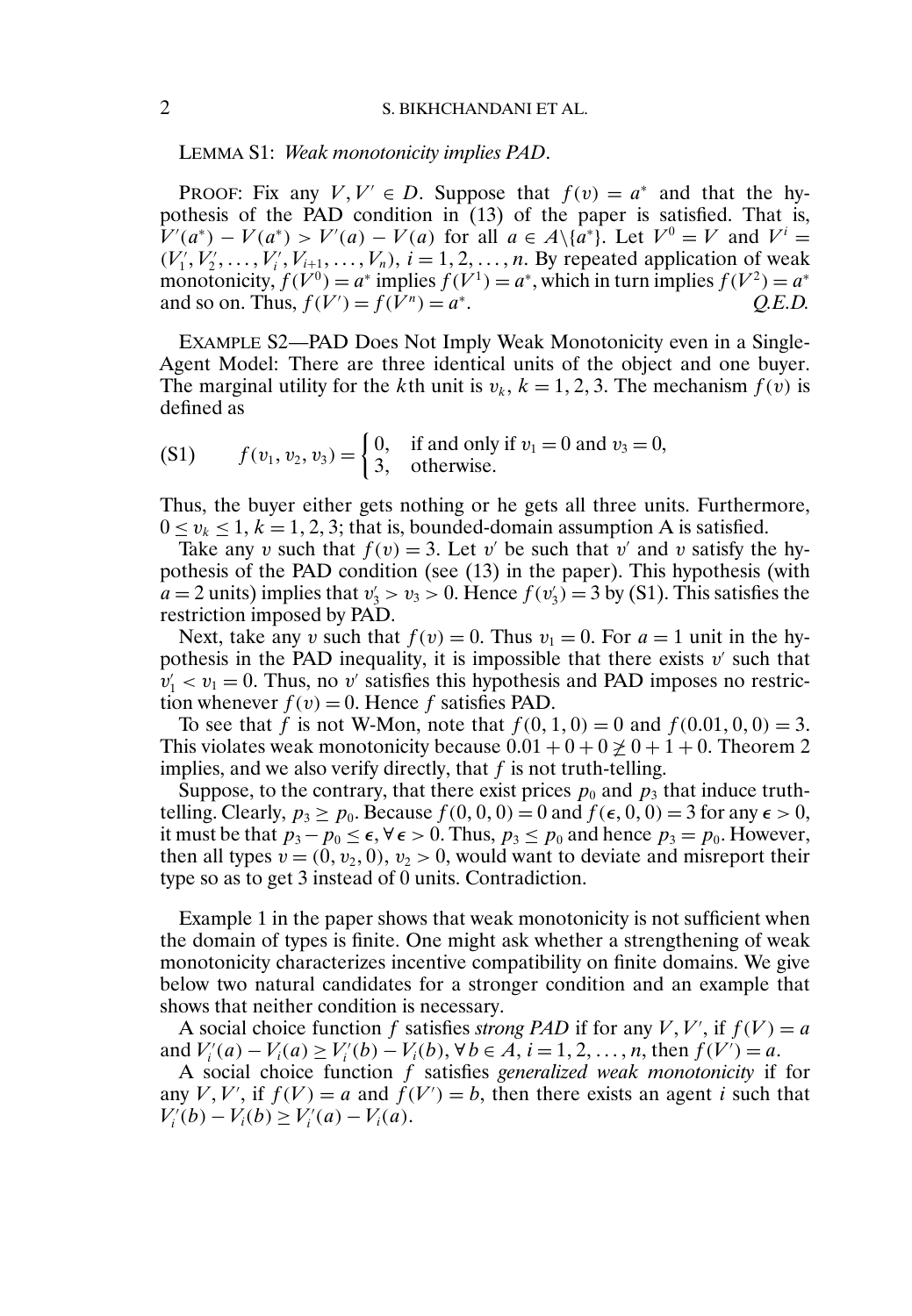EXAMPLE S3—Strong PAD and Generalized Weak Monotonicity Are Not Necessary: There are two agents, 1 and 2, and four alternatives  $A =$  $\{YY, YN, NY, NN\}$ . For any  $a \in A$ , denote  $a = a_1 a_2$ , where  $a_i = Y$  or N. Agent *i*'s preferences are determined by  $a_i$ :

$$
V_i(a_1a_2) = \begin{cases} V_i, & \text{if } a_i = Y, \\ 0, & \text{if } a_i = N. \end{cases}
$$

Define  $f(V) = a_1 a_2$ , where  $a_i = Y$  if and only if  $V_i > 2V_j - 10$ , and payment function  $p_i(Y, V_j) = 2V_j - 10$ ,  $p_i(N, V_j) = 0$ . It is easy to check that  $(f, p)$  is dominant-strategy incentive compatible.

Now suppose that for each agent, types  $V_i^H = 11$  and  $V_i^L = 9$  are in the domain. Then  $f(V^L) = YY$  but  $\tilde{f}(V^H) = HH$ . Thus f violates strong PAD and generalized weak monotonicity.

With the next example we demonstrate that weak monotonicity can be used as a tool to check dominant-strategy implementability of many classical social choice rules. In particular, we show that the Rawlsian social choice rule does not satisfy weak monotonicity. Hence, we have a simple way to demonstrate that it cannot be implemented in dominant strategies.

EXAMPLE S4—The Rawlsian Social Choice Function Is Not W-Mon: There are two agents, 1 and 2, and two heterogenous objects,  $a$  and  $b$ . The agents have assignment model preferences over the objects. The utilities  $V_1$ ,  $V'_1$  for agent 1 and  $V_2$  for agent 2 are in the domain, with

$$
V_1(a) = 4, \quad V_1(b) = 10,
$$
  
\n
$$
V'_1(a) = 0.5, \quad V'_1(b) = 2,
$$
  
\n
$$
V_2(a) = 1, \quad V_2(b) = 2.
$$

At  $(V_1, V_2)$ , Rawls' max-min rule allocates a to 1 and b to 2, whereas at  $(V'_1, V_2)$ it allocates b to 1 and a to 2, thus violating weak monotonicity. Hence, it is not dominant-strategy incentive compatible.

*Anderson School of Management, UCLA, Los Angeles, CA 90095, U.S.A.; sbikhcha@anderson.ucla.edu,*

*Centro de Investigación Económica, I.T.A.M., Mexico D.F. 10700, Mexico; shurojit@itam.mx,*

*Social and Information Sciences Laboratory, California Institute of Technology, Pasadena, CA 91125, U.S.A.; ronlavi@ist.caltech.edu,*

*Dept. of Computer Science, Bar-Ilan University, Ramat Gan 52900, Israel; ahumu@cs.huji.ac.il,*

*School of Engineering and Computer Science, The Hebrew University of Jerusalem, Jerusalem 91904, Israel; noam@cs.huji.ac.il,*